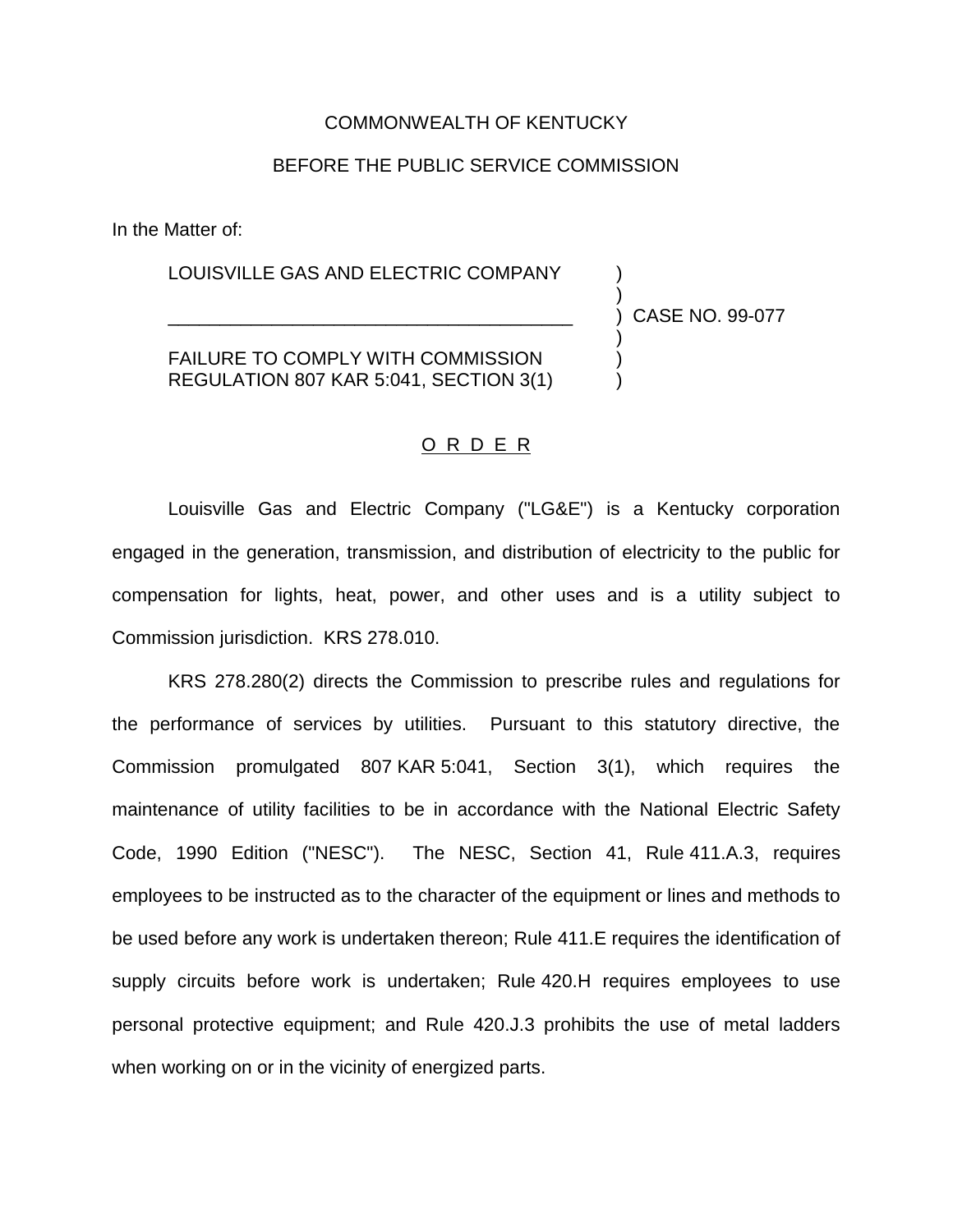Commission Staff submitted to the Commission a Utility Accident Investigation Report dated December 1, 1998, attached hereto as Appendix A, which alleges that on August 3, 1998, two LG&E employees, Roy Gribbins and Thomas McGrew, were troubleshooting a three-phase electrical system for an air conditioning unit because one of the phases was out. They opened a metal cabinet that was labeled "480-volt line" and attempted to check the voltage. Mr. Gribbins was standing on a metal ladder and not wearing rubber gloves or sleeves while using a volt meter set on the 750-ACV scale. An arc and explosion occurred resulting in flash burns to both employees due to the fact that the voltage in the cabinet was actually 4 KV.

The Utility Accident Investigation Report notes four probable violations of Commission regulations:

1. 807 KAR 5:041, Section 3(1), due to a violation of NESC Rule 411.A.3, due to the failure to instruct the employees as to the character of the equipment, resulting in their use of an incorrect volt meter.

2. 807 KAR 5:041, Section 3(1), due to a violation of NESC Rule 411.E, due to the improper identification of the supply circuits in the metal cabinet.

3. 807 KAR 5:041, Section 3(1), due to a violation of NESC Rule 420.H, due to Mr. Gribbins' failure to wear rubber gloves and sleeves.

4. 807 KAR 5:041, Section 3(1), due to a violation of NESC Rule 420.J.3, due to the employees' use of a metal stepladder.